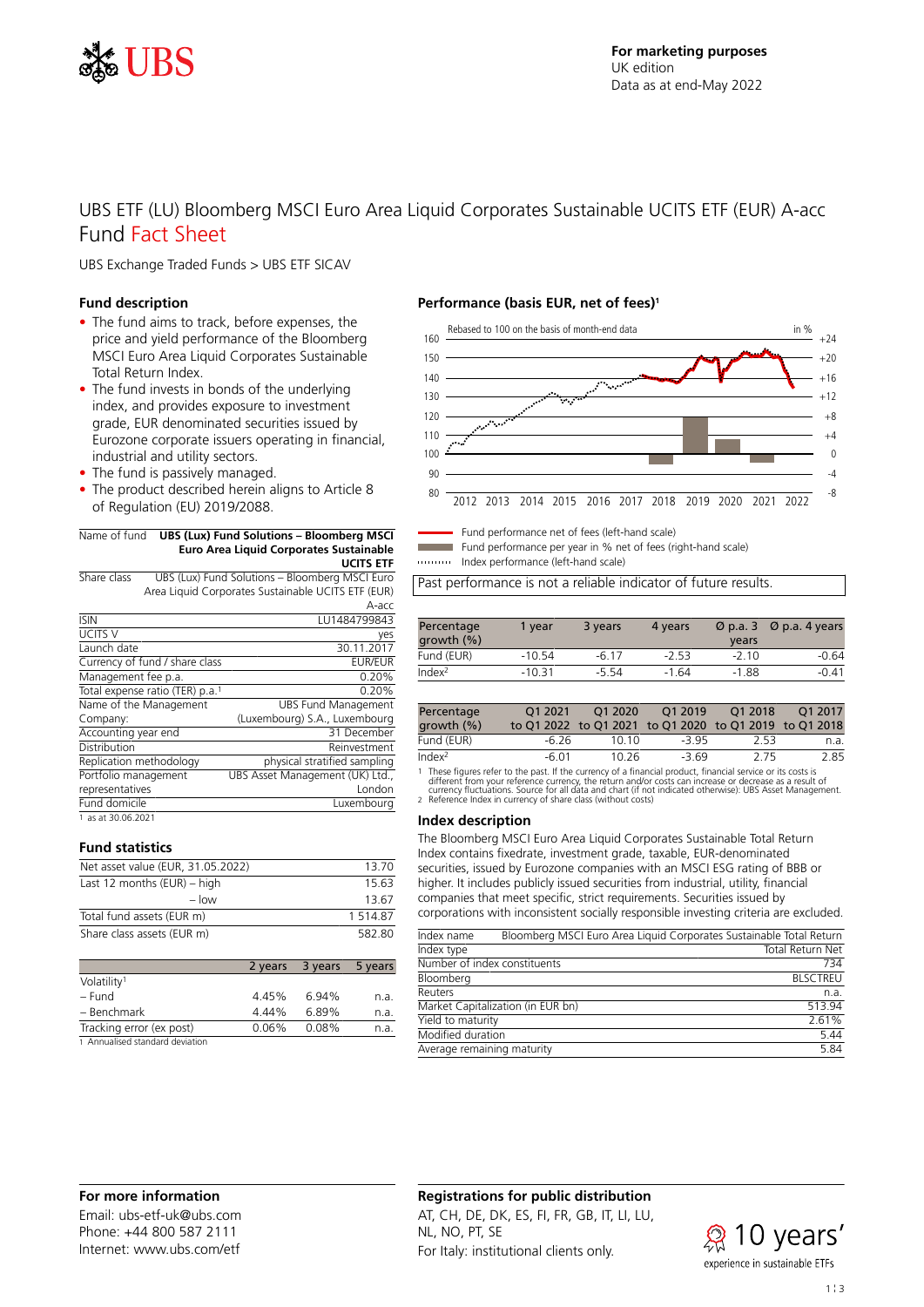# **Sector exposure (%)**

| Index                     |      |  |  |  |
|---------------------------|------|--|--|--|
| <b>Financial Services</b> | 59 R |  |  |  |
| Industrials               | 35.  |  |  |  |
| <b>Utilities</b>          | 45   |  |  |  |

#### **10 largest positions (%)**

|                               | Index |
|-------------------------------|-------|
| MBGGR 0.25 '23 FUR            | 0.3   |
| BFCM 0.01 '25 FUR             | 0.3   |
| <b>BFCM 1.0 '25 FUR</b>       | 0.3   |
| MBGGR 2.625 '25 FUR           | 0.3   |
| BFCM 0.125 '24 FUR            | 0.3   |
| BFCM 0.01 '26 FUR             | 0.3   |
| BNP 2.75 C '27 FUR            | 0.3   |
| <b>INTNFD 2.125 C '25 FUR</b> | 03    |
| SANTAN 0.1 C '24 FUR          | 0.3   |
| <b>SANTAN 1.375 '26 FUR</b>   | 03    |

### **Benefits**

Clients benefit from the flexibility of an exchange-traded investment.

Provides access to this segment of the market with a single transaction

Optimised risk/return profile thanks to a broad diversification across a range of countries and sectors.

The fund offers a high degree of transparency and cost efficiency.

UCITS compliant fund.

# **Risks**

This UBS Exchange Traded Fund invests primarily in fixed income which are included in the Bloomberg MSCI Euro Area Liquid Corporates Sustainable Index. Investors require a corresponding risk tolerance and capacity. All investments are subject to market fluctuations. Every fund has specific risks, which may significantly increase under unusual market conditions. Sustainability characteristics and risks are considered as part of the Index selection process. The fund's assets are passively managed. As a result, the net asset value of the fund is directly dependent on the performance of the underlying index. Losses that could be avoided via active management will not be offset.

### **Listing and trading information**

| Exchange           | Trading currency | Trading hours (local time) | Bloomberg Ticker | <b>Reuters RIC</b> | iNAV Bloomberg  |
|--------------------|------------------|----------------------------|------------------|--------------------|-----------------|
| SIX Swiss Exchange | EUR              | 09:00am - 05:30pm CET      | CBSFUA SW        | CBSFUA S           | <b>ICBSEUA</b>  |
| SIX Swiss Exchange | CHF              | 09:00am - 05:30pm CET      | CRSECHE SW       | CBSFUACHES         | <b>CBSECHIV</b> |

# **Important information**

Past performance is not a guide to future performance. The value of investments and the income from them may go down as well as up and are not guaranteed. Investors may not get back the amount originally invested. Changes in rates of exchange may cause the value of this investment to fluctuate. The information contained in this document should not be considered a recommendation to purchase or sell any particular security and the opinions expressed are those of UBS Asset Management and are subject to change without notice. UBS funds make use of the Temporary Permissions Regime allowing EEA-domiciled funds to be distributed in the UK for a limited period until full authorisation is obtained. For reporting fund status, please visit the HMRC's website. The protections offered by the UK's regulatory system, and compensation under the Financial Services Compensation Scheme, will not be available.